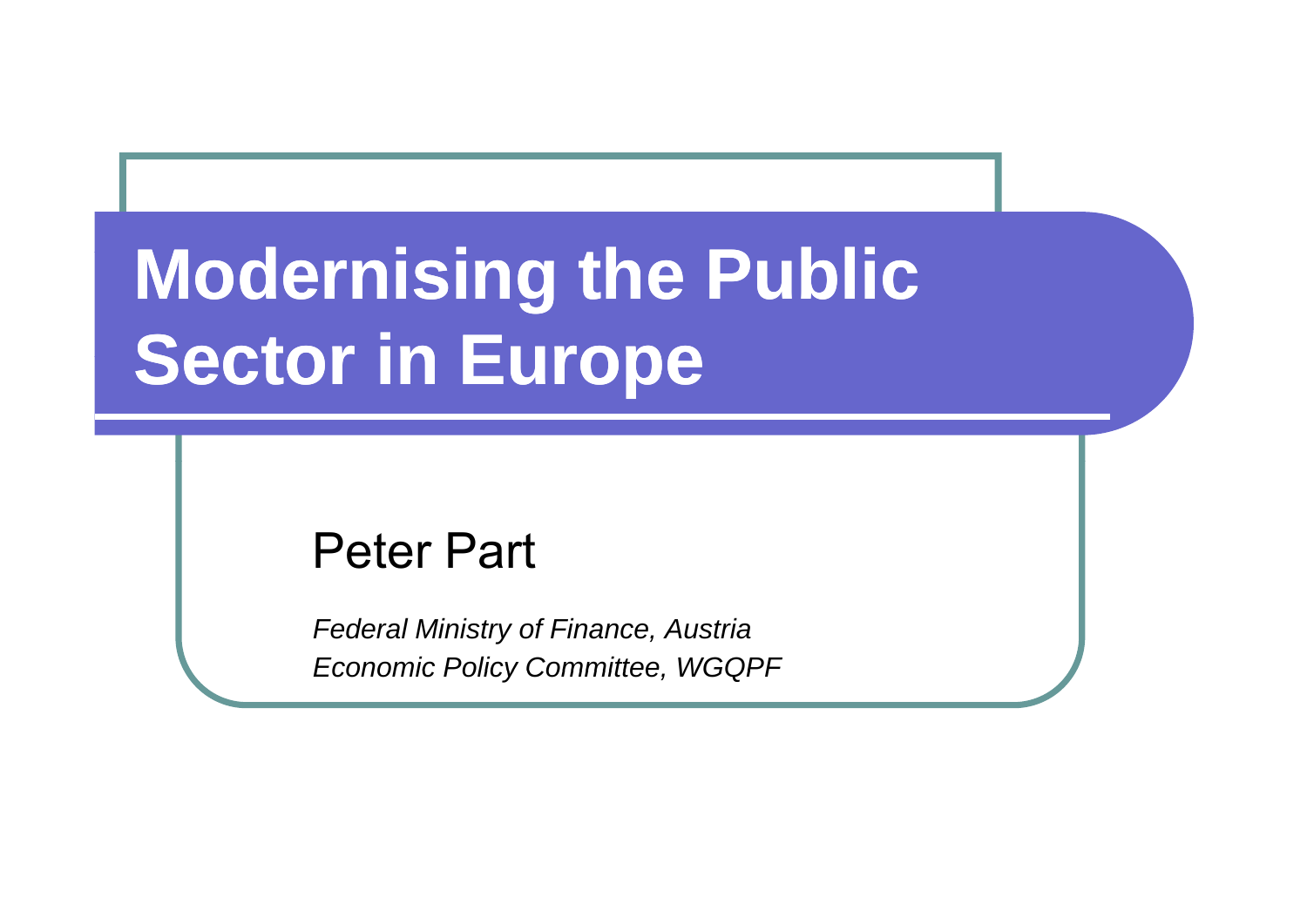#### **EU Conceptual Framework on QPF**

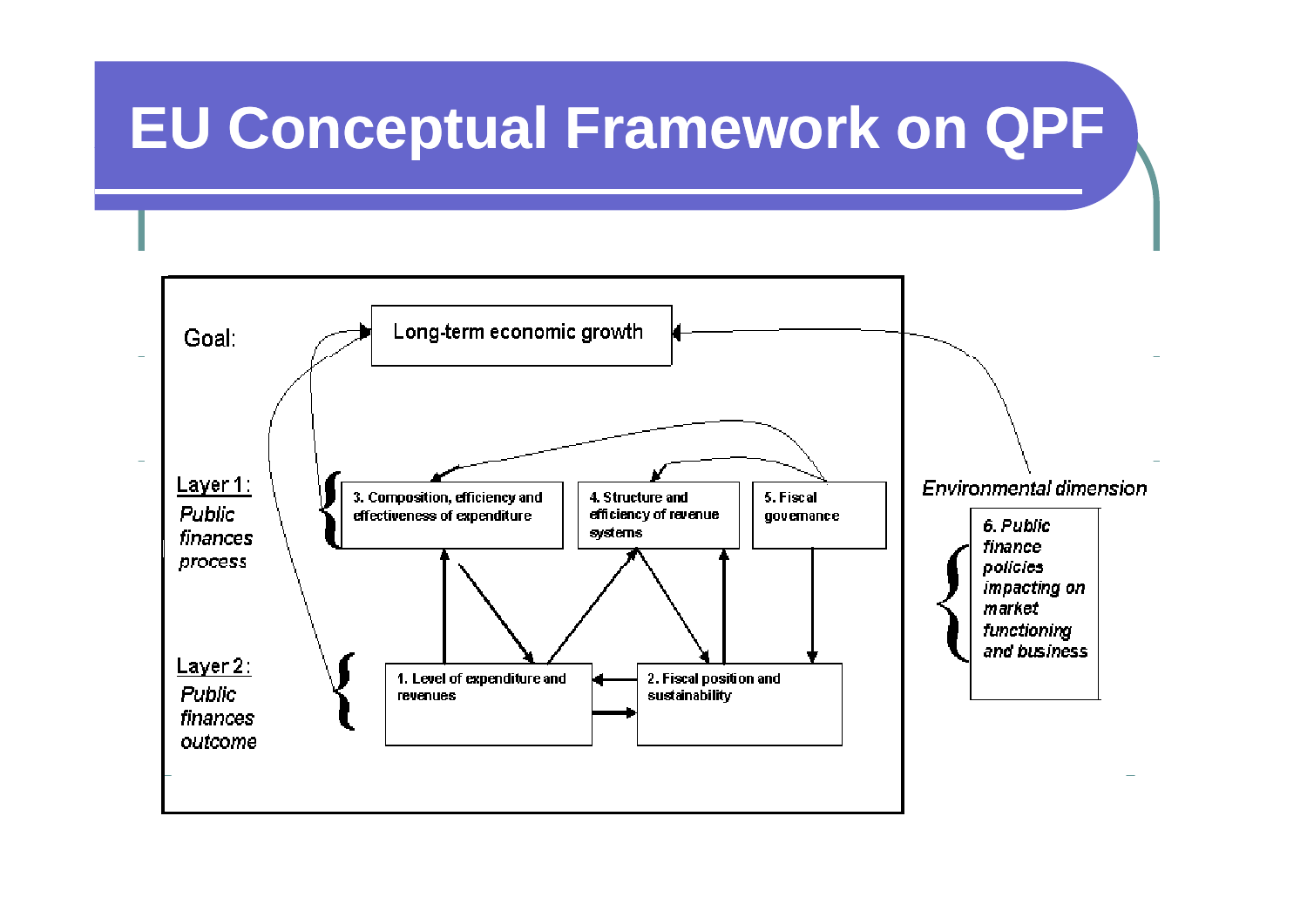### **Total Government Expenditures in the EU,** incl. the Compensation of Employees (Source:

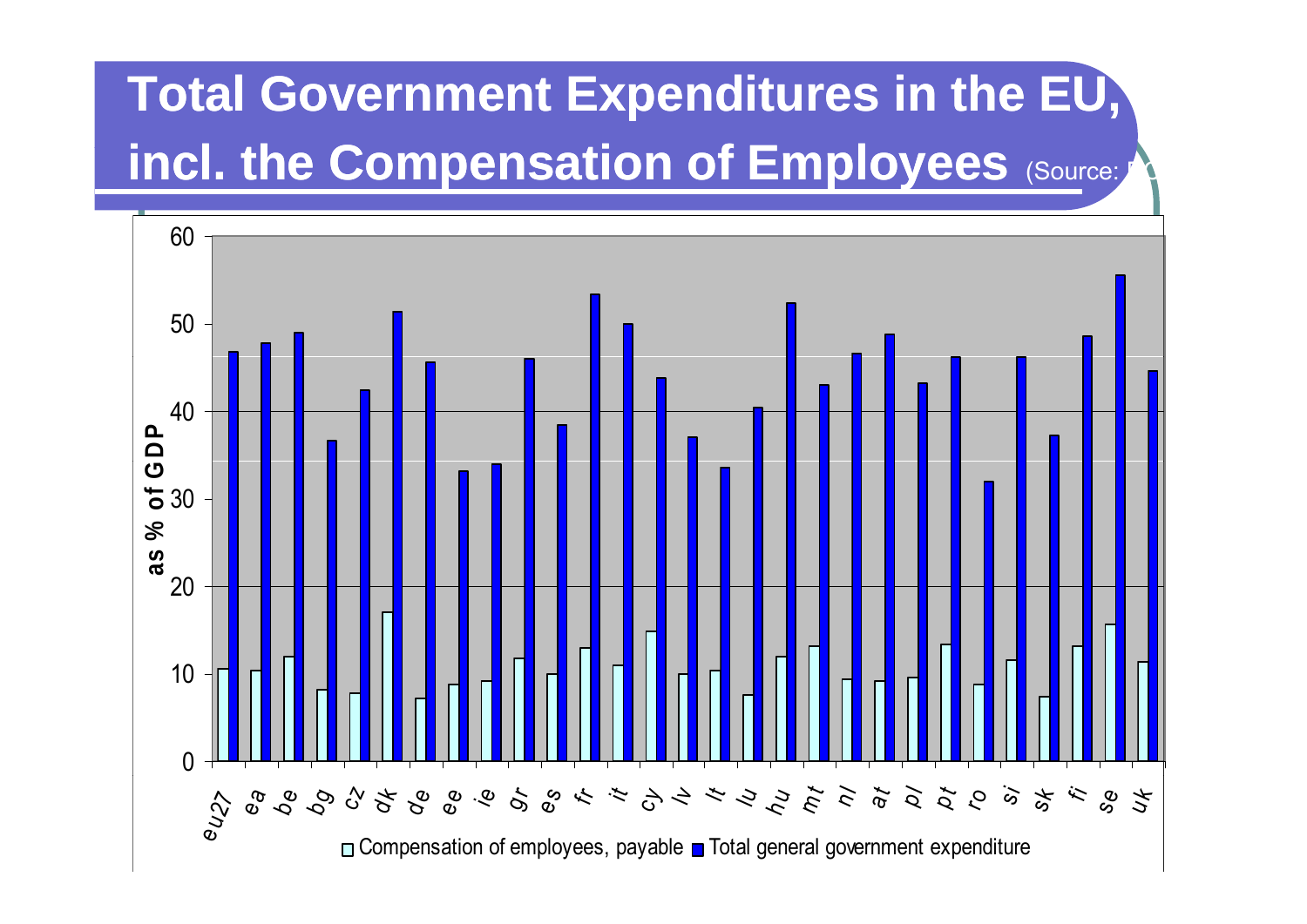# **Key Objectives of Public Sector Modernisation**

- Improving competitiveness, innovation and productivity
- Ensuring fiscal stability and sustainability by higher efficiency/effectiveness of public spending
- Higher quality and speedier delivery of public services at lower costs for tax payers
- Creating more room to re-direct public funds towards investment for the "future", budgetary priorities and tax cuts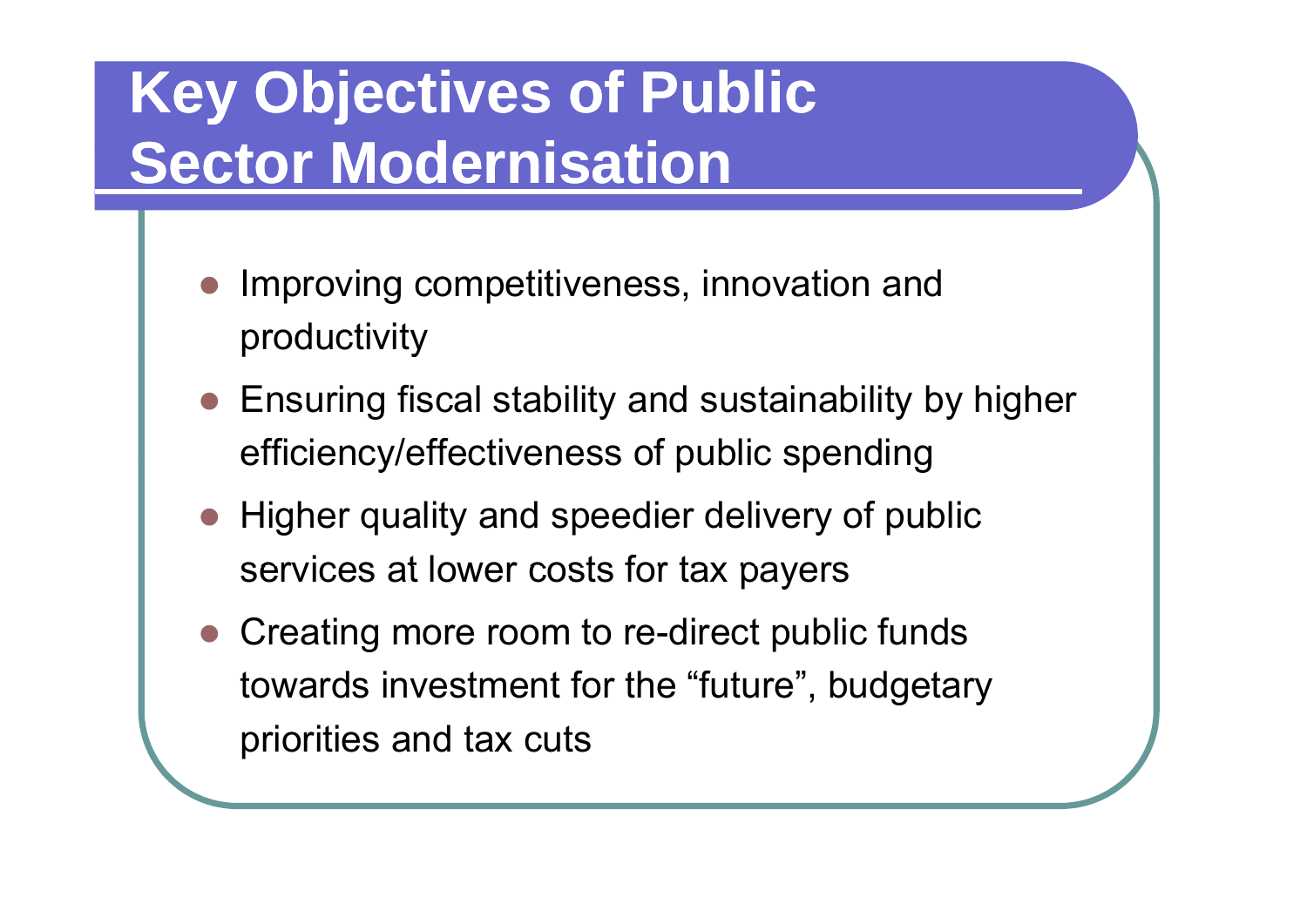### **Major Reform Initiatives at MS Level**

- i. Focusing more on performance and better overall fiscal governance (institutional reforms)
- ii. Streamlining roles and responsibilities (organisational changes)
- iii.Better management of human resources
- iv.. More use of ICT ("eGovernment") and modern/innovative technologies
- v. Reduction of administrative burdens for enterprises and individuals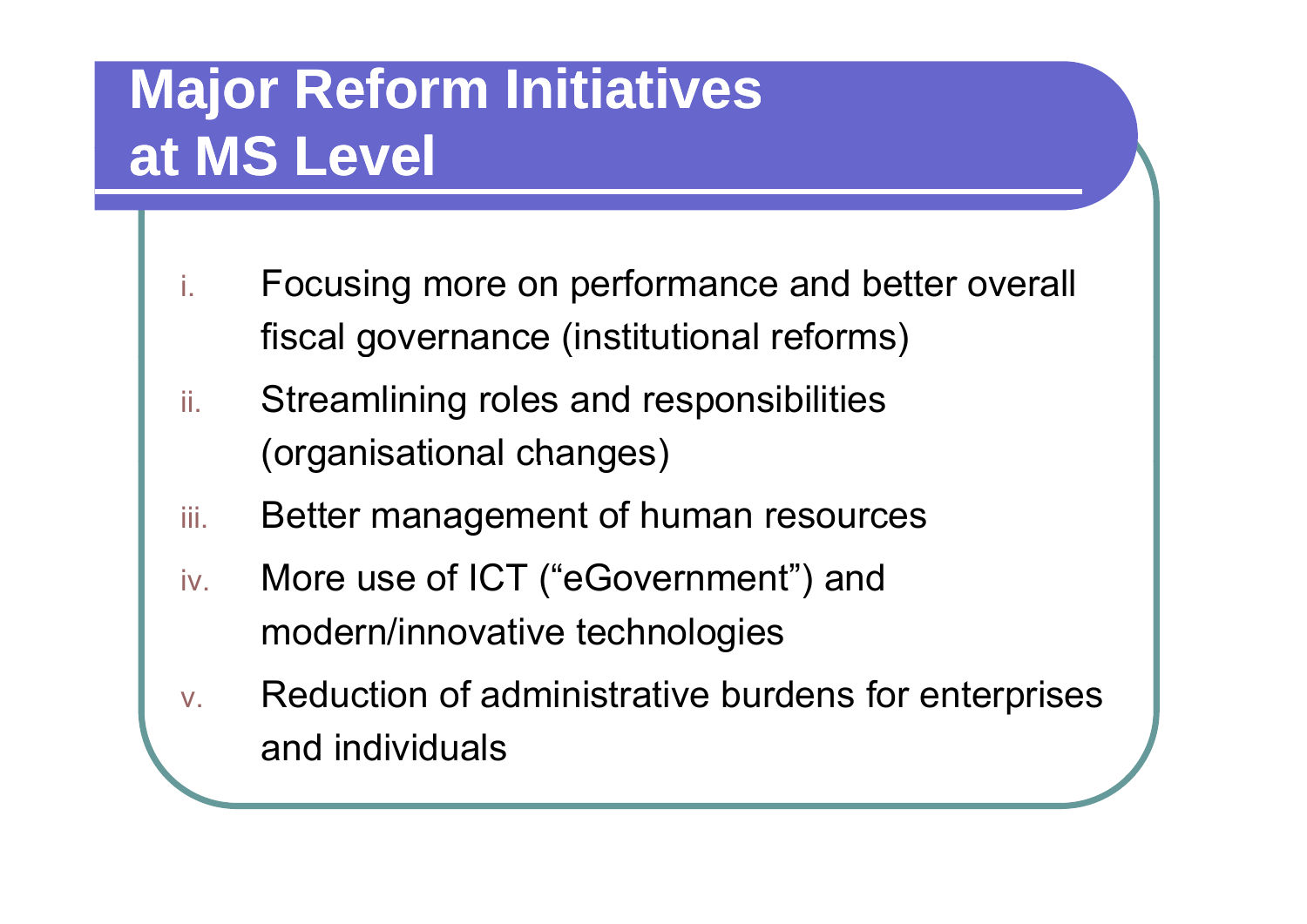### **i. Reforms to More Performance/ O t O i t ti i B d t Outcome Orientation in Budgets**

 (National) fiscal rules (incl. among government layers) along with SGP

(golden rules: UK, D; budget surplus: S, DK; debt brake: SW, (D); internal stability pacts: ES, B, AT)

- Medium-term (expenditure) framework (UK, NL, S, CZ, BG)
- Independence of fiscal institutions: forecasting, budgetary analysis (B, NL, AT)
- Performance and programme budgeting/indicators complementary to input planning (NL, UK, DK)
- Organisation of spending reviews (F, I)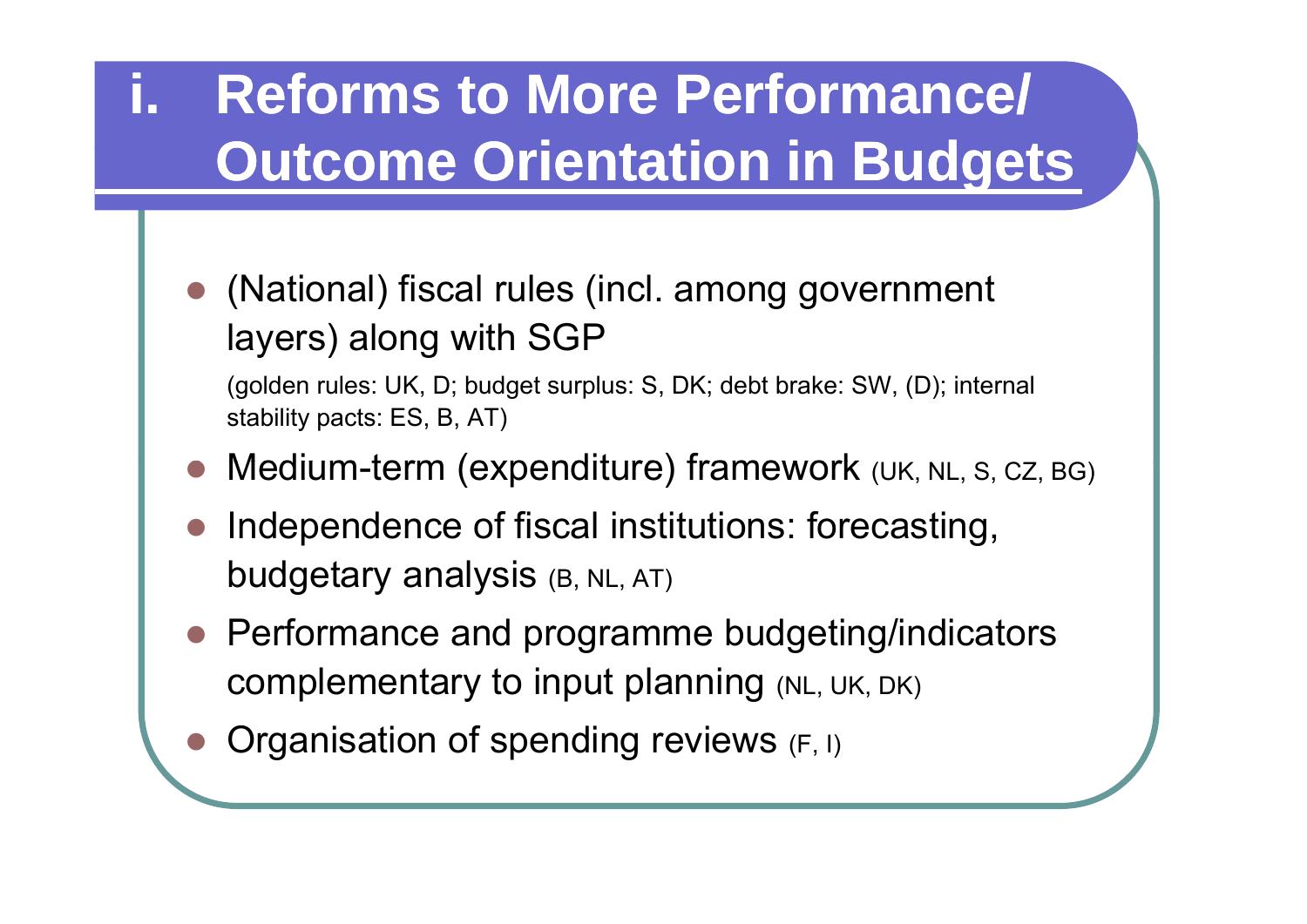#### **i. EU Overall Fiscal Rules Index**

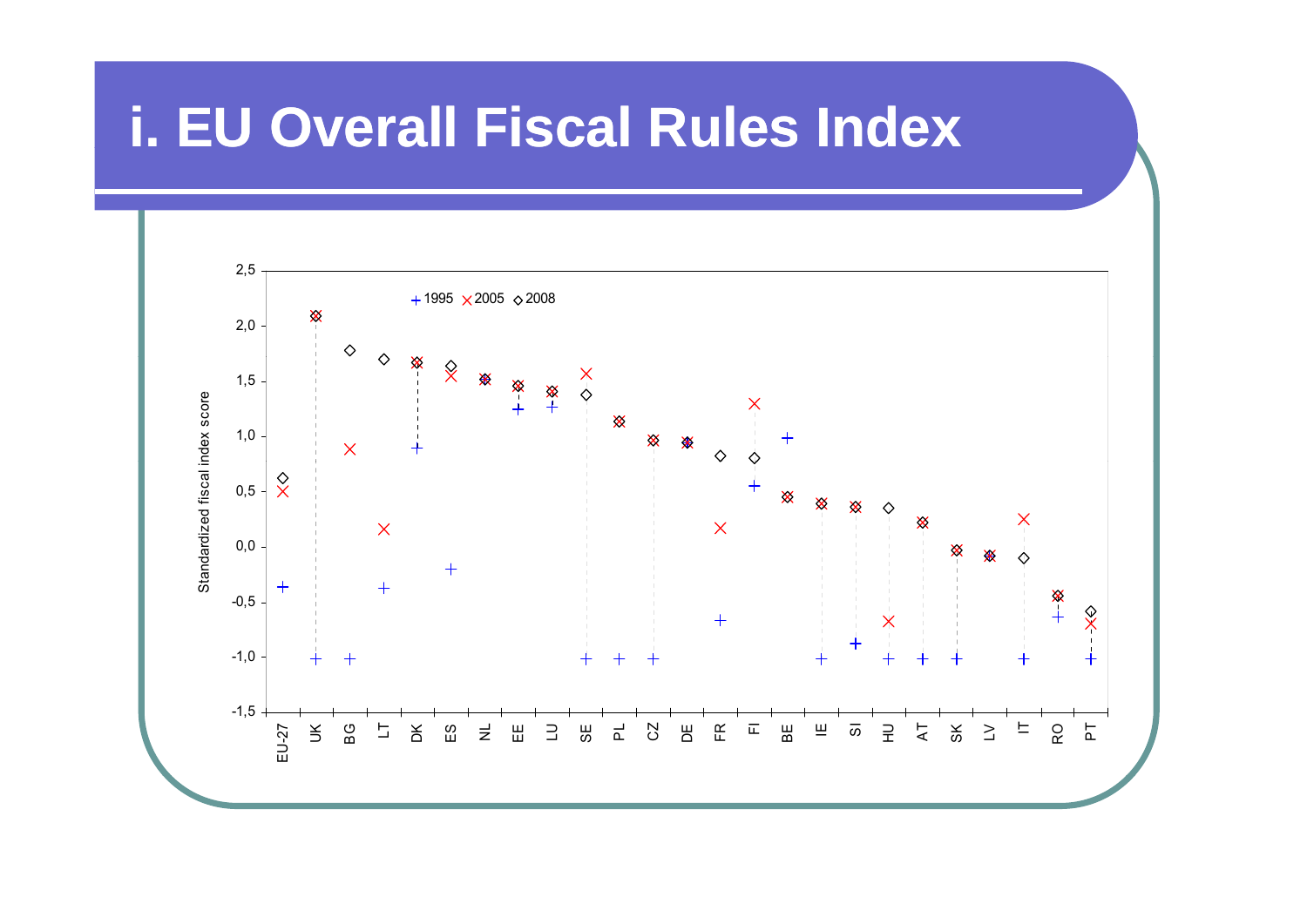#### **ii. O ga sat <sup>o</sup> <sup>a</sup> C <sup>a</sup> ges rganisational Changes**

- $\bullet$  Trends towards externalisation and more autonomy: outsourcing and accountability
	- (e.g. Dutch Agency Model, performance management in ES, outsourcing of 30 individual entities since 2000 in AT such as theatres, Castle Schönbrunn, museums, universities, development agency)
- $\bullet$ Concentration of public services to reap scale benefits

(e.g. joint in AT: Public Procurement Agency, Computing Centre, Accounting Agency, Real Estate Agency, Personnel Agency)

- $\bullet$  Public procurement towards more competition and transparency (in EU 16% of GDP, of which 20% under the Procurement Dir.)
- $\bullet$  Distribution of task and financial relations among government levels

(e.g. in DK reduction of municipalities from  $275$  to  $98$ )

#### $\bullet$ Governance of public spending

(availing more consumer-choice systems (e.g. vouchers) and market-based instruments (e.g. PPP))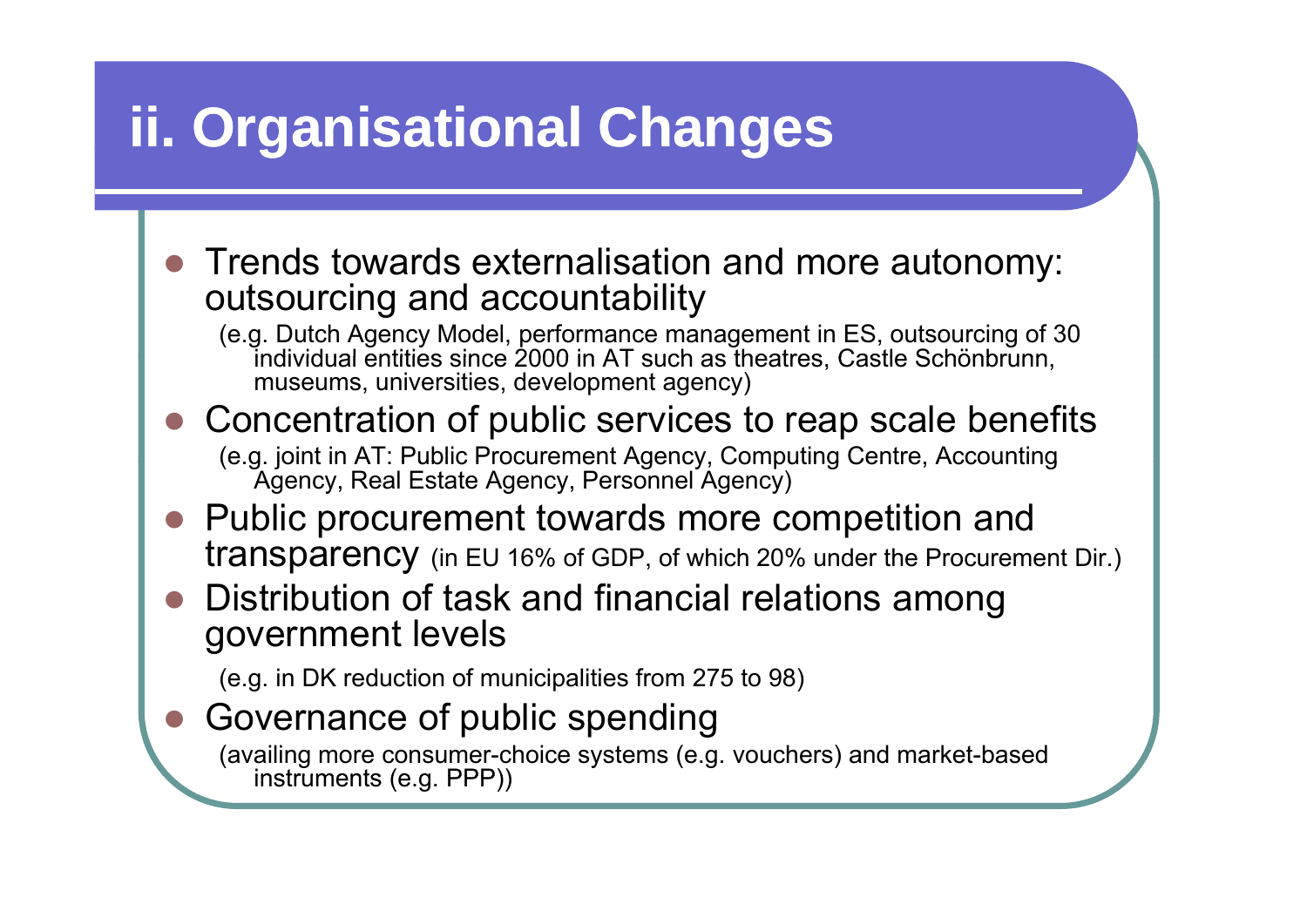#### **iii. Im Imp <sup>o</sup> ed <sup>e</sup> so <sup>e</sup> <sup>a</sup> age <sup>e</sup> t roved Personnel Management**

- $\bullet$  Staff reduction (e.g in SF by 8 % till 2011)
- $\bigcirc$  Flatter hierarchies in the administrations (e.g. in PT reduction of management positions by 28.5  $%$  in 2006)
- $\bigcirc$  More performance evaluation and performancerelated pay schemes are emerging (e.g. performance targets for all expenditures: F, SLK, S)
- More private-sector contracts, flexibility in recruitment and working (time) arrangements (e.g. in IRL new Social Partnership Agreement till 2016)
- **Training, staff motivation (career curve, job** content, reputation, fringe benefits)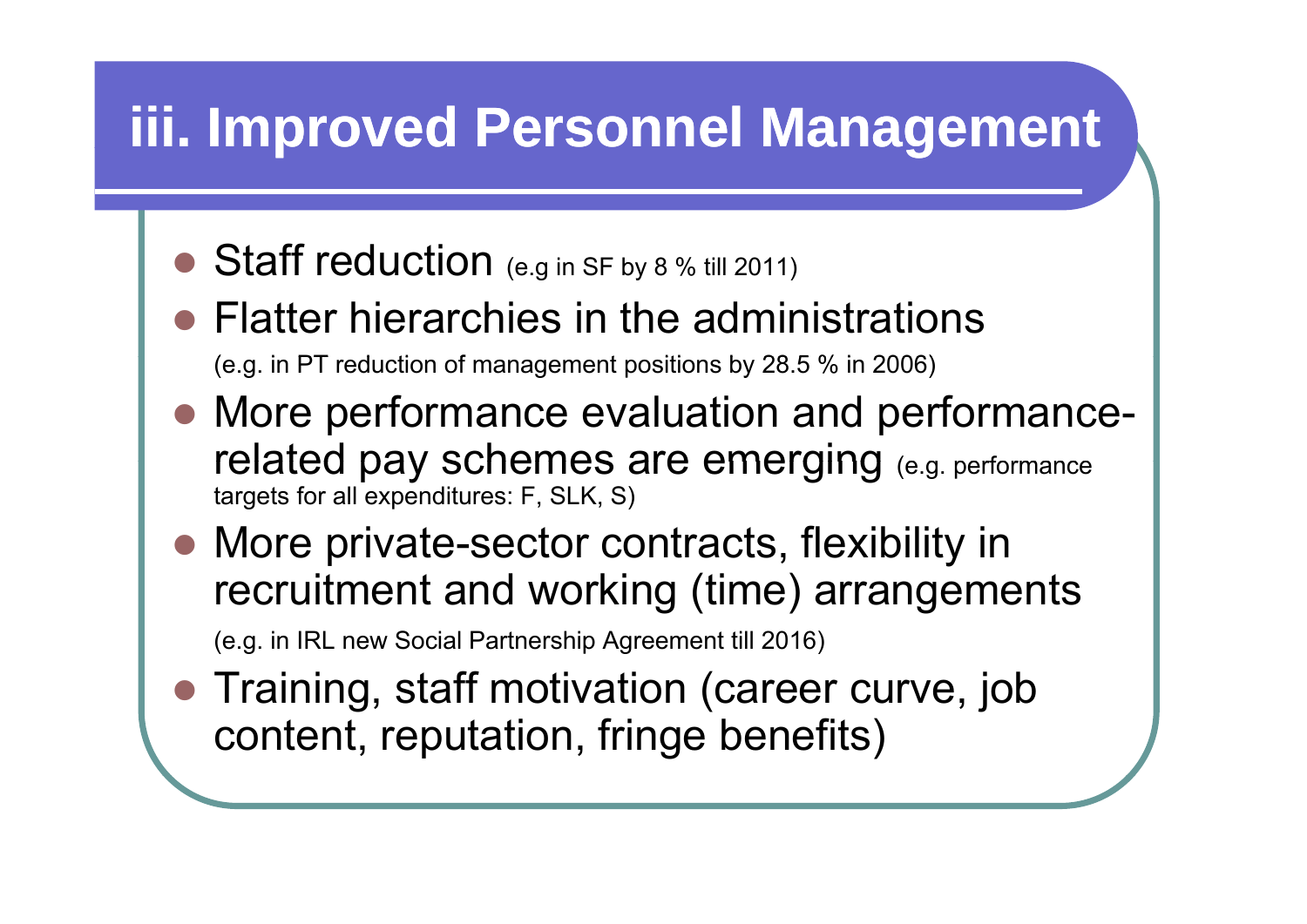#### iii. The Significance of Different **Determinants of Staff Motivation (Source MoF, DK)**

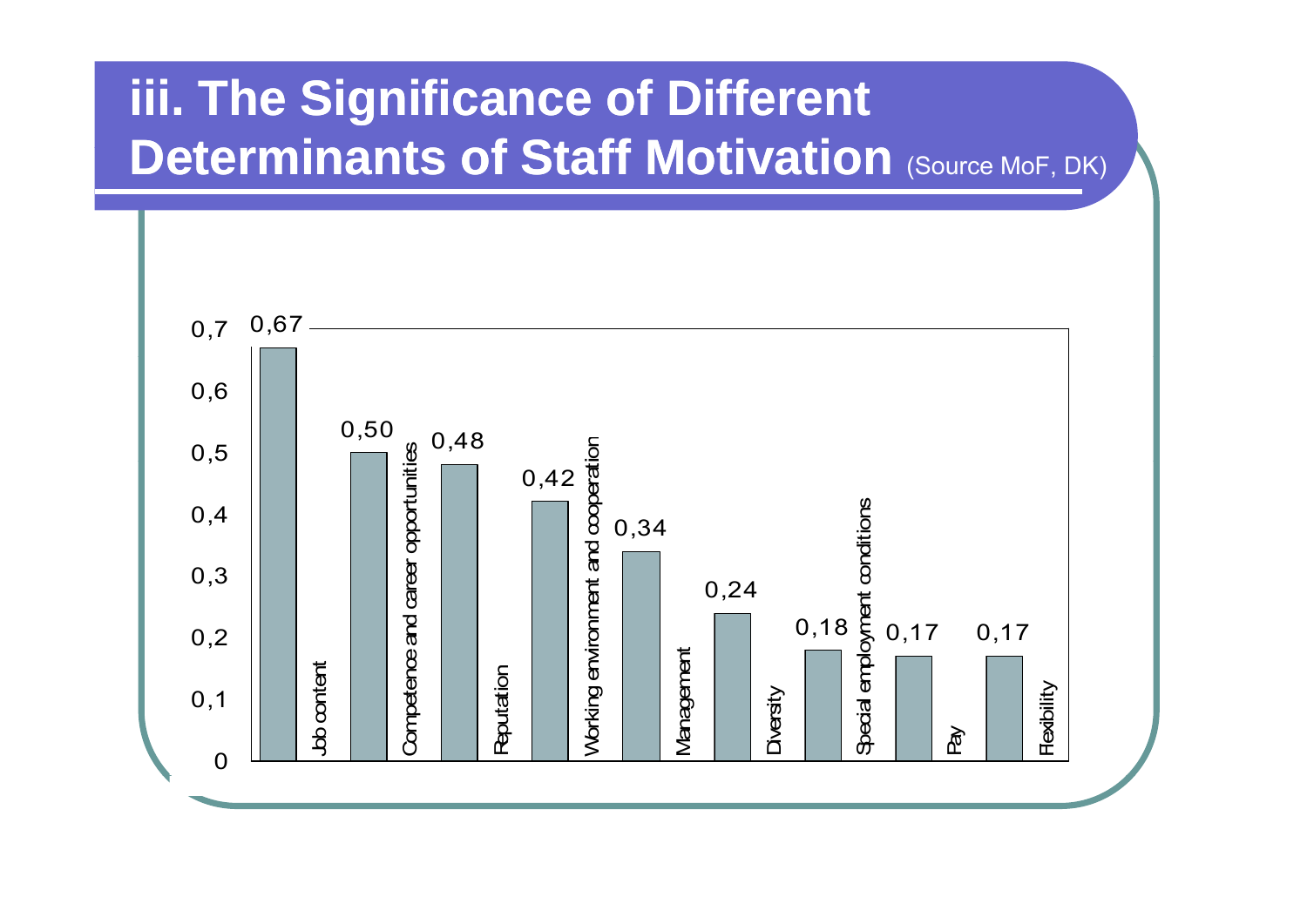# **iv. Using New (ICT) Technologies**

#### $\bullet$ **Main elements of eGovernment:**

- $\bullet$  platforms for information and correspondence with citizens (on public services)
- $\bullet$  paying taxes, customs, charges and other levies online
- $\bullet$  steering and optimising internal administrative and budgetary processes
- **citizen cards (for universal use)**
- $\bullet$ electronic invoices of suppliers (e.g. in DK)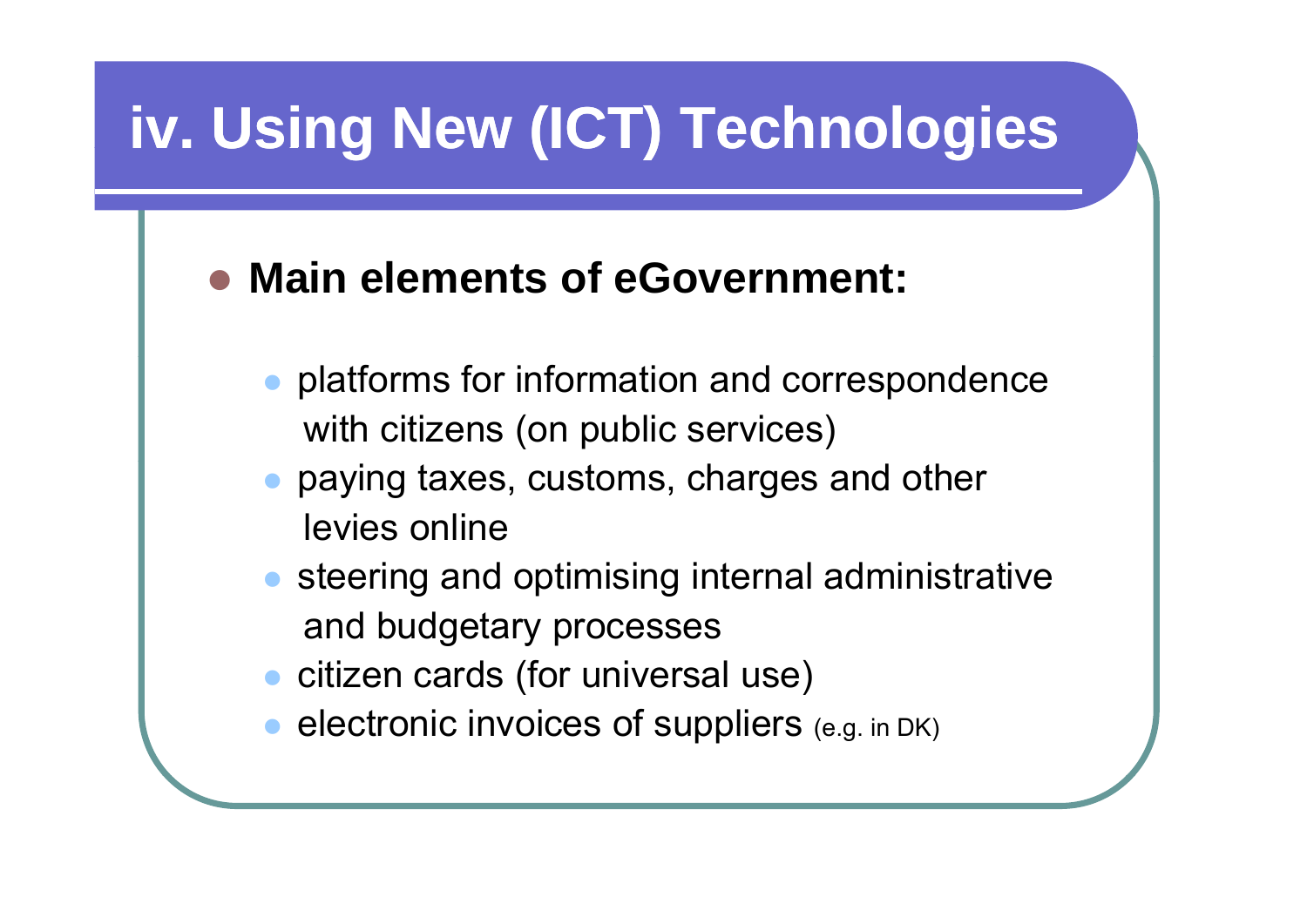#### **iv. Example: Modernising Government in Austria**

#### **e-Government . . .**

**. . . helps LOCATION FACTOR**: Entrepreneurs locate their businesses where framework conditions conform best to their needs. These framework conditions include the fast and pragmatic handling of licences and administrative procedures.

**. . . helps PRODUCTIVITY GROWTH**: e-Government tools reduce the time and costs businesses need to fill in forms and to report on a wide range of administrative and legal issues. By reducing these burdens entrepreneurs and employees can spend more time on productive activities.

... helps COMPETITIVENESS: Since economic growth in the long run is determined by productivity growth, tools like e-Government support more efficient and service-oriented administrative behaviour. This has a positive impact on firms' competitiveness.

| <b>PRINCIPLES</b>                                                                                | <b>CORE INSTRUMENTS</b>                     | <b>KEY FIGURES</b>                                                            | <b>IMPACT</b>                                       |
|--------------------------------------------------------------------------------------------------|---------------------------------------------|-------------------------------------------------------------------------------|-----------------------------------------------------|
| Proximity to citizens                                                                            | Online<br><b>Administration Portal</b>      | 83% of all public services can be<br>handled online - best result in the EU   | Less administrative paperwork                       |
| Convenience through                                                                              | "Help.gv.at"                                |                                                                               |                                                     |
| efficiency                                                                                       |                                             | 10 m. hits from about 350,000 users<br>are registered monthly by "Help.gv.at" |                                                     |
| Confidence and security                                                                          | Online<br><b>Financial Administration</b>   |                                                                               | <b>Faster implementation</b>                        |
| Transparency                                                                                     | "Finanz Online"                             | 23 m. transactions are made every<br>month through "Finanz Online";           |                                                     |
| Accessibility                                                                                    |                                             | more than 34 of all tax declarations                                          |                                                     |
| <b>Usability</b>                                                                                 | Electronic filing system<br>"ELAK"          | more than $\epsilon$ 7 m. are saved annually                                  | <b>Enhanced contacts between</b>                    |
| Data protection                                                                                  |                                             | by "ELAK"; 15% less processing time                                           | citizens/entrepreneurs and<br>public administration |
| Cooperation                                                                                      | Online identification card<br>"Bürgerkarte" | 381 full-time equivalents in public                                           |                                                     |
| Sustainability                                                                                   |                                             | administration are saved annually by<br>online handling of requests           |                                                     |
| Interoperability                                                                                 | IT-support in human                         |                                                                               | Improved efficiency<br>(time and costs)             |
| Technological neutrality                                                                         | resource management<br>"SAP"-Implementation | more of 100,000 people are holders of<br>the "Bürgerkarte"                    |                                                     |
|                                                                                                  |                                             |                                                                               |                                                     |
| https://finanzonline.bmf.qv.at<br>www.digitales.oesterreich.gv.at<br>www.help.gv.at<br>$\bullet$ |                                             |                                                                               |                                                     |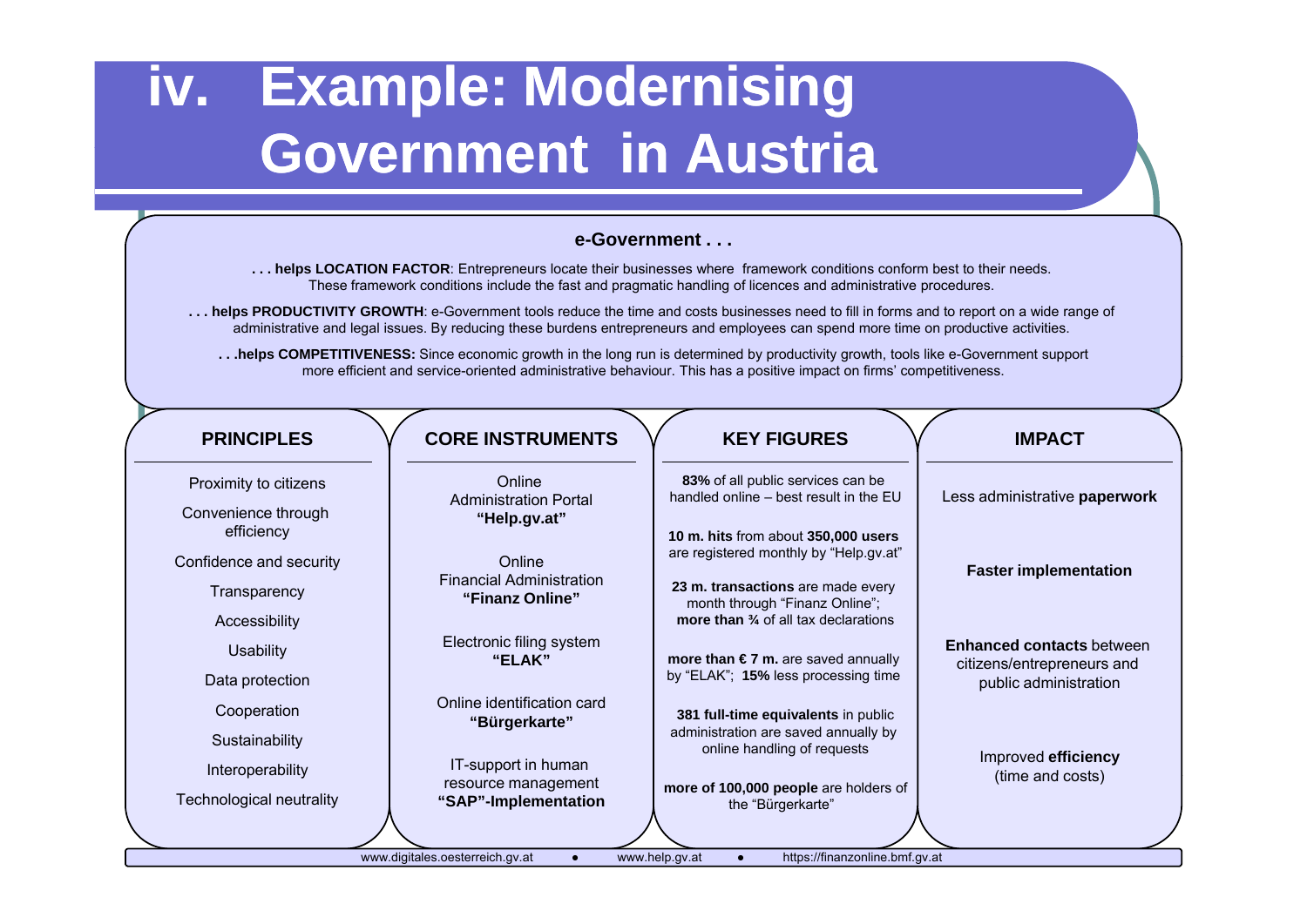#### **v. Reduction in administrative burdens**

- Quantification of administrative costs in order to fulfil legal information requirements
- More transparency on actual costs for enterprises and citizens
- Better impact assessments on reductions measures
- Promoting among cost awareness among decision makers
- $\bullet$  Better international comparability
- $\bullet$  Better impact assessments of new regulation and its alternatives possible
- $\epsilon$  => e.g. in AT administrative costs of  $\epsilon$  4.3 (or 1.6 % compared to around 3.5 % of GDP in NL)